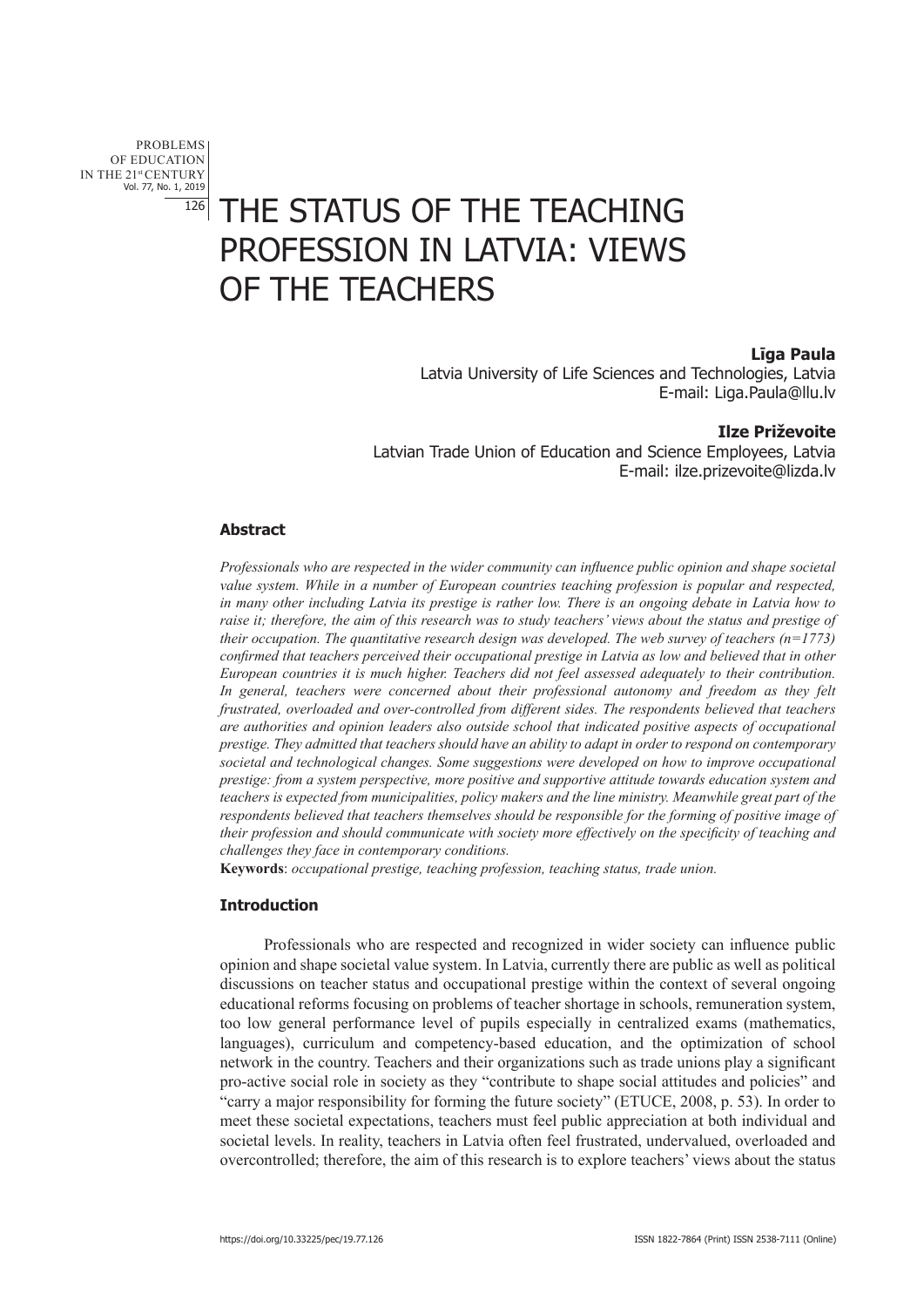**PROBLEMS** OF EDUCATION IN THE 21st CENTURY Vol. 77, No. 1, 2019 | 127

and prestige of the teaching profession in Latvia. The aim of the survey was to find out how teachers feel about their profession and its social recognition in wider society, what influences occupational prestige and what should be done to raise it. The following research questions were defined:

- 1) What are teachers' opinions on their occupational prestige and status in Latvia?
- 2) What should be done to raise the occupational prestige of the teaching profession in Latvia?

Quantitative research design was developed for the research, which was carried out in autumn, 2016.

# *Problem of Research*

The concept of an occupational prestige is ambiguous and rather complex. This fact was acknowledged in all studies seeking to analyse the status of professions (including teachers) at national level as well as international comparisons (for example, European Union, 2013a; European Union, 2013b; Hall & Langton, 2006; Hargreaves, Cunningham, Hansen, McIntyre, & Oliver, 2007; Hargreaves, 2009; Ingersoll & Merrill, 2011; Misāne, Gurbo, Jemeljanova, & Dedze, 2007). Although definitions and explanations differ, it can be assumed that the prestige or status of a profession is a rank which particular occupation holds in hierarchy of professions according to societal understanding and recognition. Occupational prestige is related to its authority, respect and recognition, influence, power, control and other aspects. In classical American sociological tradition it is argued that "occupational prestige is determined by the system of values in a society and by the perceived functional importance of different occupations in that society" (Abercrombie, Hill, & Turner, 2000, p. 277). In the European sociological tradition Weber viewed the status as social honour and related it to social stratification and class inequality, which "was based on unequal access to material rewards and different life-chances" (Abercrombie et al., 2000, p. 277). Occupational prestige is a societal recognition, which is formed by professionals of the particular occupation, clients, wider society and other professional groups. In the case of the teaching profession these groups are teachers themselves, learners and their parents as well as other stakeholders. This assessment involves adequate financial remuneration and appreciation according to contribution, social recognition and respect, which means recognition of an authority of the professionals and their impact on various processes in a society. Occupational prestige is also related to control and supervision, which is exercised over the workers. Important factors having impact on occupation are employees' working conditions and environment.

Although working conditions may vary among organizations and individually, analysis of general situation, however, allows assessing what attention is paid to the sector and its workers by the state, municipalities and particular institutions especially in the case of education system. When a sector and its workers are highly valued and appreciated as important for society, the sector receives adequate investments in its infrastructure thus improving physical, material and psychological working conditions. This is important also at an institutional level, and in this case – at a level of educational establishments. All these aspects have impact on an attractiveness of the teaching profession.

#### *Research Focus*

International comparisons indicate that amongst European countries teaching profession is the most popular vocation in Cyprus and very popular in Greece, whereas in Germany this profession ranks in the third place, and in Finland is amongst the five most respected professions (European Union, 2013b, p. 213). In some countries teachers have the civil service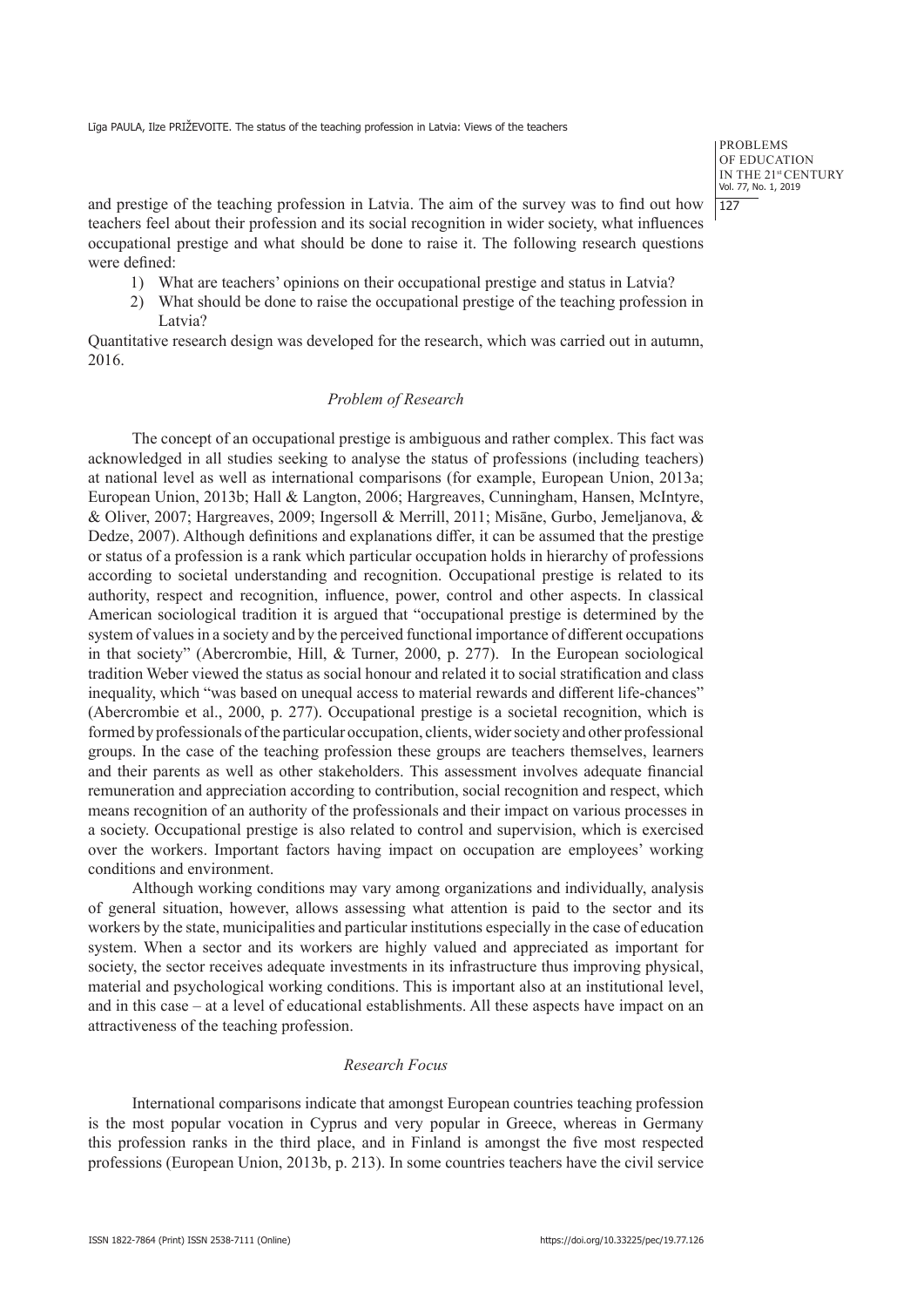PROBLEMS OF EDUCATION IN THE 21st CENTURY Vol. 77, No. 1, 2019 128

status. The data showed that in countries where the status of a teaching profession has recently changed, there was a strong concern of weak institutional recognition. Teachers in Ireland, Finland and the United Kingdom felt that they did much more than the teaching activity; teachers felt 'exploited' and 'disrespected' in Hungary, Germany and France (European Union, 2013b, p. 213). In New Zealand, it was concluded that the teaching profession was regarded as valuable and honourable at individual level rather than at the level of professional group (Hall & Langton, 2006). Studies in the USA envisaged that the status of the teaching profession and its prestige was not high, similarly to other occupations dominated by females (Ingersoll & Merrill, 2011, p. 194). International comparisons (e.g. UNESCO, 2006, p.88) stressed that the quality of education can be seriously impacted by wage differentials reducing also the prestige of the teaching profession by attracting less qualified individuals in the profession. Hargreaves pointed out that "the prestige of different groups of teachers within one country varies also" (Hargreaves, 2009, p. 221). However, other studies showed that the status of the teaching profession improved if the state implemented specific policies (e.g. Lankford, Loeb, McEachin, Miller, & Wyckoff, 2014). Number of researches (e.g. Cameron, 2003; Frunzaru & Dumitriu, 2015; Hall & Langton, 2006) has proved that teachers themselves are more critical about their profession and its prestige than other social groups.

As the teaching profession is related to socialization of children, teacher's personality and professional qualities are extremely important. Within a framework of discussions on improvements in teacher education programmes, occupational prestige of the teaching profession as well as societal expectations towards educators in general, it is worth to focus also on issue, what teacher needs to be? There are quantitative and qualitative studies focusing on topic of a good or 'ideal' teacher from the perspective of students (e.g. Arnon & Nirit, 2007; Rusu, Şoitu, & Panaite, 2012) or both teachers and students (e.g. Telli, Brok, & Jale, 2008). The researches revealed a number of personality traits and professional skills and competences, which are important for both educators and students.

Turner (as cited in Hargreaves, 2009, p. 218) has pointed out subjective and objective dimensions of the status: the first one refers to individual perceptions of prestige, whereas the second one on "the socio-legal entitlements of an individual". In their study, Frunzaru and Dumitriu (2015) have focused on self-perceived teachers' occupational prestige by analysing several organisational explicative factors. Subjective aspects of the status of the teaching profession were analysed on the basis of the teachers' survey and the respondents' views on their occupation. What is the state of the teaching profession in Latvia? Some evidence from previous studies (e.g. European Commission, 2015; Misāne et al., 2007; OECD, 2014) showed that occupational prestige of the teaching profession is not very high; therefore, it is important to understand if any changes in teachers' self-assessment can be observed since a positive image of the profession is one of the factors influencing teacher retention.

#### **Methodology of Research**

### *General Background*

Although a number of new specialists graduating universities and teacher education programmes is sufficient to ensure schools with a teaching stuff in Latvia, the education system faces another harsh reality: teacher ageing, feminization of education system, lack of teachers in most of the subjects in both rural and urban schools. Some of these challenges have been observed in many other countries as well (OECD, 2018). In 2013, it was concluded that Latvia had no global shortage of qualified teachers, but its education system showed no significant targeted policy measures aiming at enhancing the attractiveness of the teaching profession (European Commission, 2013a). Unfortunately, it should be emphasized here that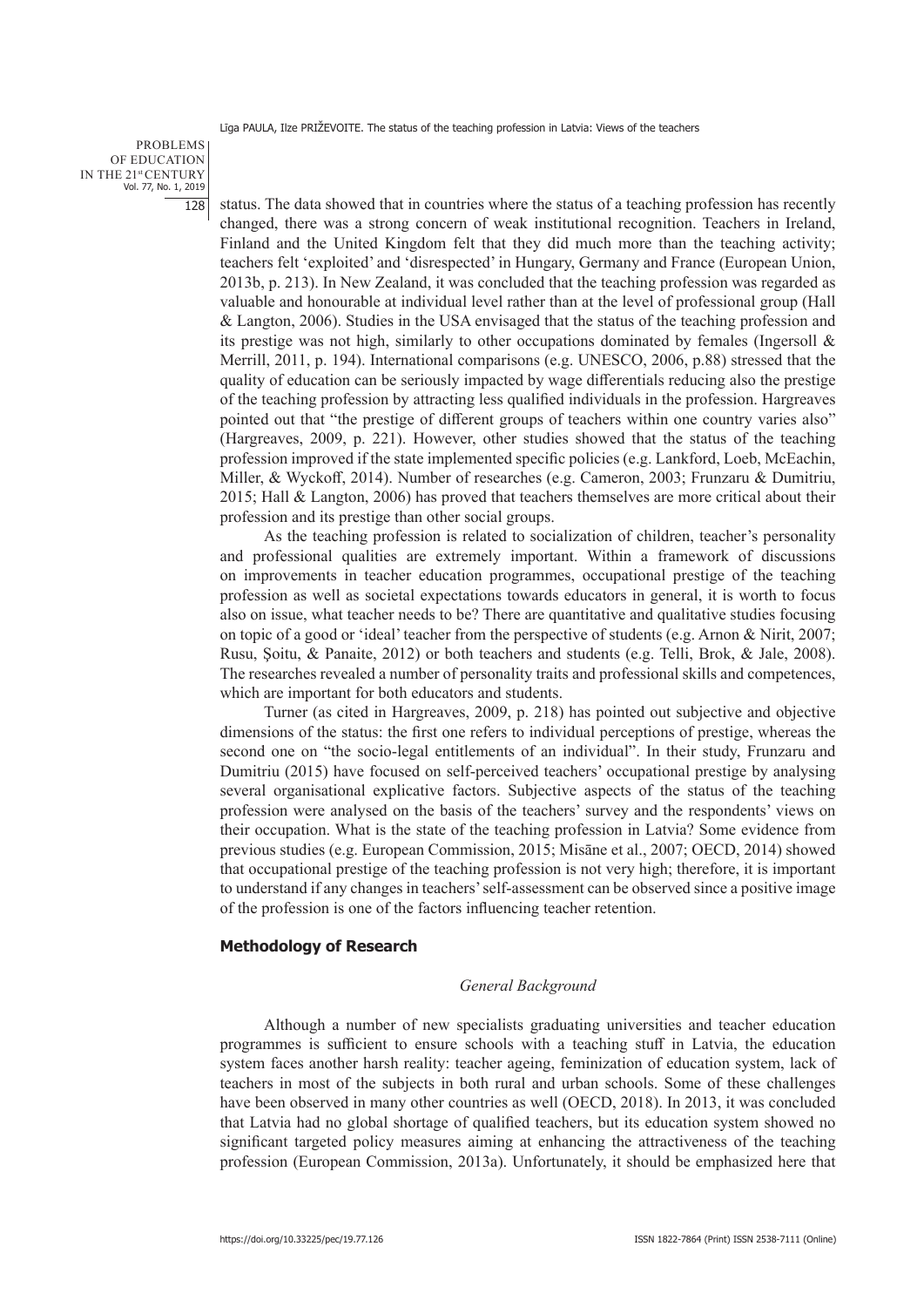**PROBLEMS** OF EDUCATION IN THE 21st CENTURY Vol. 77, No. 1, 2019  $1129$ 

still no significant and systemic activities are being implemented at the state level to raise the attractiveness of the teaching profession and recruit new teaching staff in schools. Recent changes in teachers' remuneration system, the optimization of school network and other reforms of education system in Latvia partially aiming to solve also the problem of attractiveness of the profession, are critically assessed from various stakeholders and specifically in the community of teachers. The Latvian Trade Union of Education and Science Employees (LIZDA) as a social partner in the process of educational policy-making is one of the organizations dealing with the issues that teachers face. It is concerned not only about the rights of teachers but also about other challenges that education system faces, for example, the lack of teachers in schools, the retention of highly qualified and novice teachers, the prestige of the profession. In order to find solutions and proposals for sectoral policy-making, the LIZDA research focused on teachers' opinions about their status and occupational prestige in Latvia.

# *Sample*

In the online survey, 1773 teachers representing all five planning regions of Latvia (Zemgale, Vidzeme, Kurzeme, Latgale, and Riga) participated. Sample of the teachers reflected general teacher population in Latvia according to various traits including age groups, gender, length of teachers' in-service, etc. (IZM statistika). 723 respondents (40.8 % of the sample) resided in cities, whereas 1050 (59.2 %) were teachers from rural municipalities including small towns. The sample well reflected the current situation of teachers' ageing: more than 40% of all teachers in Latvia are over 50 (IZM statistika). The sample represented following age groups: below 30 years – 6.3%; 30-39 years – 12.9%; 40-49 years – 30.7%; 50-59 years – 38.4%; over 60 – 11.7%. Breakdown of the sample according to the length of teachers' in-service was as follows: 5% of the sample is novice teachers having in-service experience below 3 years; 9% of the respondents work in school 4 to10 years; 20.4% have 11 to 20 years in-service experience, and the greatest part of the sample (65.7%) have worked as teachers for over 20 years. Among the respondents, 1671 are female (94.2% of the sample) and 102 - male (5.8% of the sample). Secondary education teachers are most represented in the sample (Figure 1).



# **Figure 1. Breakdown of the sample according to the respondents' positions in school, n=1773.**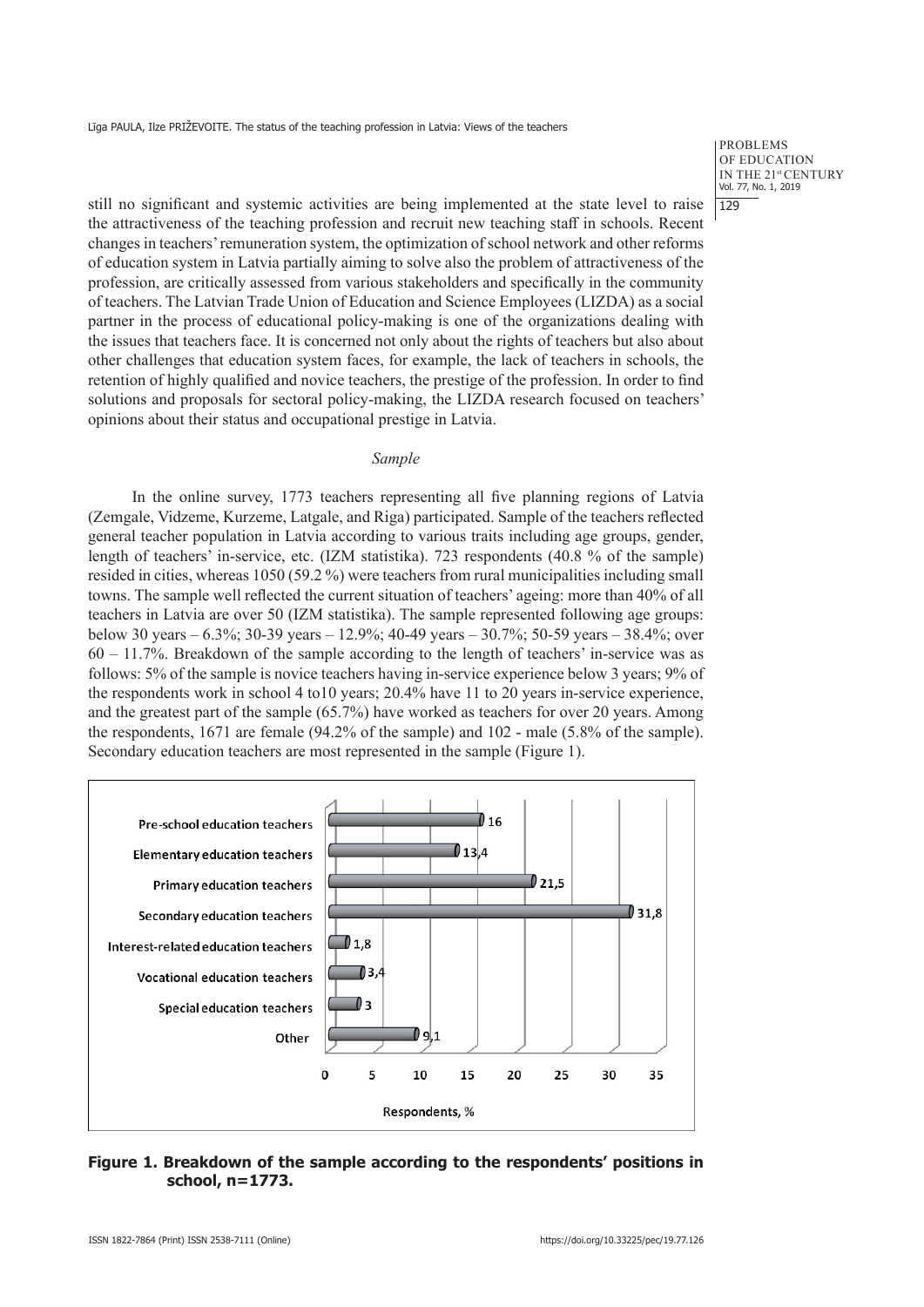PROBLEMS OF EDUCATION IN THE 21st CENTURY Vol. 77, No. 1, 2019 130

The answer "other" was chosen by the respondents who held more than one position at school or identified themselves as school principals, deputy directors of school, school psychologists, speech therapists, social pedagogues, educational methodologists, and librarians.

According to the research ethics (Joe, Raben, & Phillips, 2016; Toepoel, 2016), participation in the survey was completely voluntary and anonymous. The respondents were informed about the aim of the research, they were provided with contact information in case they had queries. The results of the research were analysed only in an aggregated way.

#### *Instrument and Procedures*

The survey questionnaire was developed and posted on the webpage *visidati.lv* and was available from September 7 till October 17, 2016. Information about the survey was disseminated via LIZDA homepage, social media, website *eklase.lv* and trade union's member organizations in schools.

The questionnaire comprised questions of different types. The greatest part of the questionnaire was composed of the statements, offered to the respondents for showing their level of agreement by using symmetric 5-point Likert scale (strongly agree, slightly agree, neither agree nor disagree, slightly disagree, strongly disagree). For some statements asymmetric 5-point Likert scale was used (for example, such as in Table 2). A few closed and open-ended questions were also included in the survey. The statements and questions were formulated, grouped and analysed according to the main aspects of occupational prestige theoretically discussed in the literature review and empirically tested in previous studies: overall assessment of the prestige of the teaching profession; reward and recognition; working conditions of the teachers; professional freedom and autonomy; control and surveillance.

As it is suggested by other researchers, the measurement of occupational prestige can be made by using prestige scales, for example, people are asked to rank occupations according to their social standing or desirability and afterwards rankings are aggregated by taking the average (Abercrombie, Hill, & Turner, 2000, p. 277). According to this principle, in LIZDA survey, the respondents were asked to rank the teaching profession from '1' to '10' on the imaginary ladder of professions where '10' was the least prestigious occupation and '1' was the most desirable profession. Additionally to this, one of the open-ended questions offered the respondents an opportunity to name any other profession which has similar occupational prestige as teachers.

Another open-ended question sought to find the answers on what personal and professional qualities an ideal teacher should have. Similar approach was used in other studies (e.g. Rusu et al., 2012; Telli et al., 2008). Respondents had a chance to name as many traits as they wished. As a result, many different qualities were mentioned which later were grouped and coded.

#### *Data Analysis*

For the descriptive analysis of quantitative data standard deviation (*SD*) and mean (*M*) was calculated by using statistical program SPSS (Statistical Package for Social Science v21). Independent samples t-test was calculated to analyse differences in opinions of the respondents representing different sample groups (gender, length of in-service, teachers from rural and urban territories, respondents living in different Latvian regions).

Open ended questions were analysed according to the approach of qualitative content analysis (Titscher, Meyer, Wodak, & Vetter, 2000). When the questionnaire was completed, the units of analysis (categories) were coded and grouped to scrutinize the answers on the openended questions about characteristics of an ideal teacher and professions having occupational prestige similar to the teaching profession. To ensure the reliability of qualitative analysis,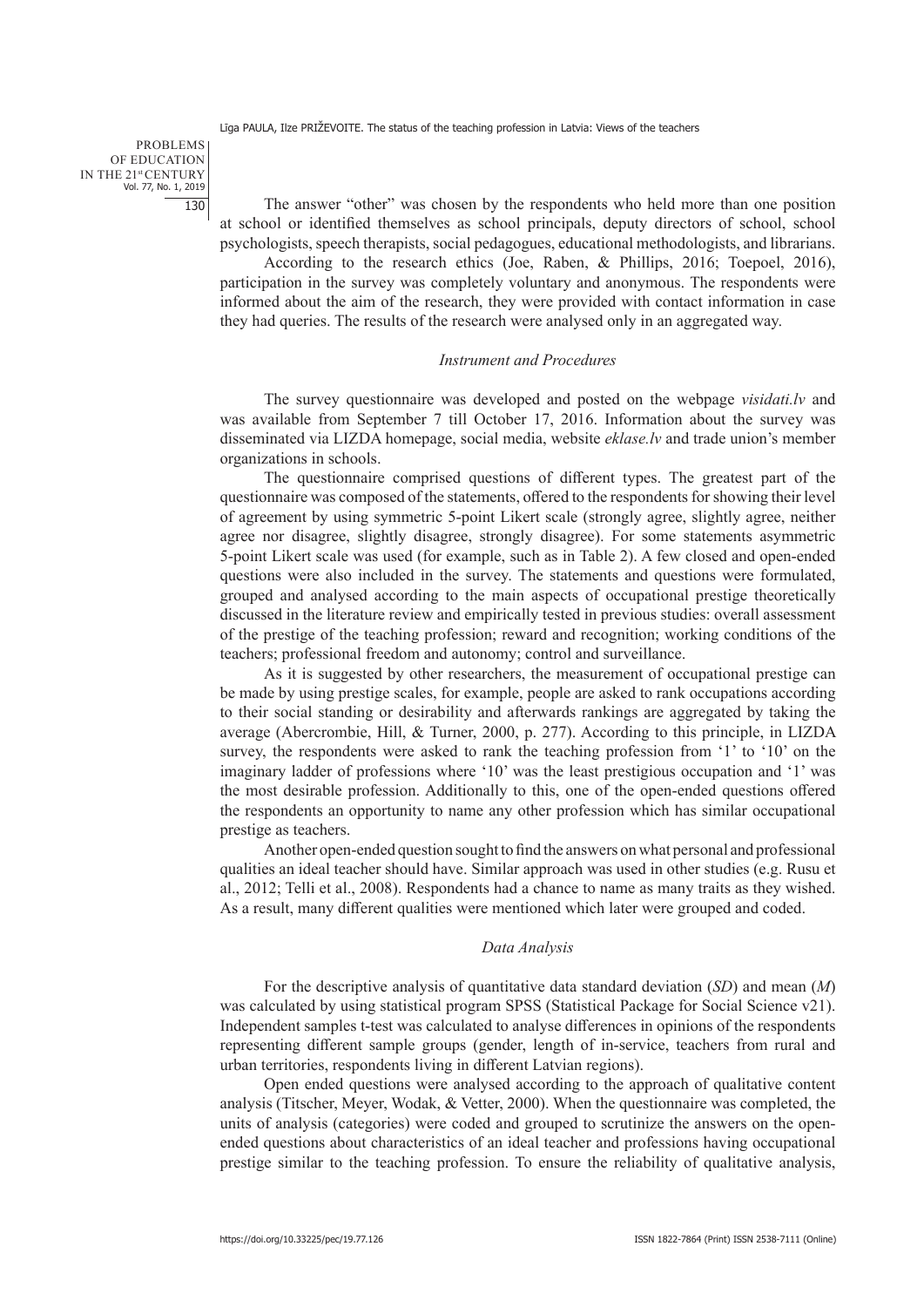PROBLEMS OF EDUCATION IN THE 21st CENTURY Vol. 77, No. 1, 2019 131

a special attention was paid to coding procedure during text analysis. Since the respondents freely described characteristics of an ideal teacher and named as many traits as they could, the researchers made sure that all traits with different semantic meaning are identified. Coding and grouping of the units of analysis was discussed between researchers to ensure greater precision.

# **Results of Research**

The first group of the statements and questions in the questionnaire focused on *an overall assessment of the prestige of the teaching profession* in Latvia. Detailed analysis of the teachers' views about these statements is presented in the Table 1.

|  |           |  |  |  | Table 1. Teachers' views on the prestige of a teaching profession in Latvia*, |  |  |
|--|-----------|--|--|--|-------------------------------------------------------------------------------|--|--|
|  | $n=1773.$ |  |  |  |                                                                               |  |  |

|                | <b>Statements</b>                                                                                                                           | М     | <b>SD</b> |
|----------------|---------------------------------------------------------------------------------------------------------------------------------------------|-------|-----------|
| $\mathbf{1}$ . | In general, society higly values work of the teachers                                                                                       | 3.675 | .902      |
| 2.             | In Latvia, teaching profession has high occupational prestige                                                                               | 4.045 | .835      |
| 3.             | Teaching profession in other EU countries has higher occupational prestige than in<br>Latvia                                                | 1.714 | .725      |
| 4.             | Secondary school teachers have higher occupational prestige in comparion with primary<br>school teachers                                    | 2.829 | .999      |
| 5.             | Secondary school teachers have higher occupational prestige in comparion with<br>elementary school teachers                                 | 2.788 | 1.057     |
| 6.             | Primary school teachers are valued higher than elementary school teachers                                                                   | 3.049 | 1.001     |
| 7 <sub>1</sub> | Pre-school teachers are highly valued in society                                                                                            | 3.785 | .947      |
| 8.             | Today teaching profession has lower occupational prestige in comparison with the past                                                       | 1.658 | 1.014     |
| 9.             | Teaching profession would be more attractive if there were less problems with discipline<br>in schools                                      | 2.177 | 1.063     |
| 10.            | Occupational prestige of teachers in private educational institutions is higher in compari-<br>son with their colleagues from other schools | 2.690 | 1.001     |
| 11.            | Teaching profession would be more attractive if teachers themselves formed more posi-<br>tive opinion about it                              | 2.875 | 1.109     |

\*Note: the statements were assessed by using Likert scale from 'strongly agree' to 'strongly disagree' (1 strongly agree; 2 - slightly agree; 3 - neither agree nor disagree; 4 - slightly disagree; 5 - strongly disagree)

The LIZDA survey demonstrated that 66.7 % of the respondents strongly disagreed or slightly disagreed with the statement that in general society highly values teachers' work. The results showed statistically significant differences  $(p<0.05)$  in views between the respondents having different length of in-service and residing in different Latvian regions. The longest was the respondents' in-service experience, the more they disagreed with the statement (novice teachers – *M*=3.51; in-service experience 4 to10 years – *M*=3.56; in-service experience 11 to 20 years – *M*=3.61; in-service experience over 20 years – *M*=3.74). The teachers from Riga region were more critical in comparison to those from other regions.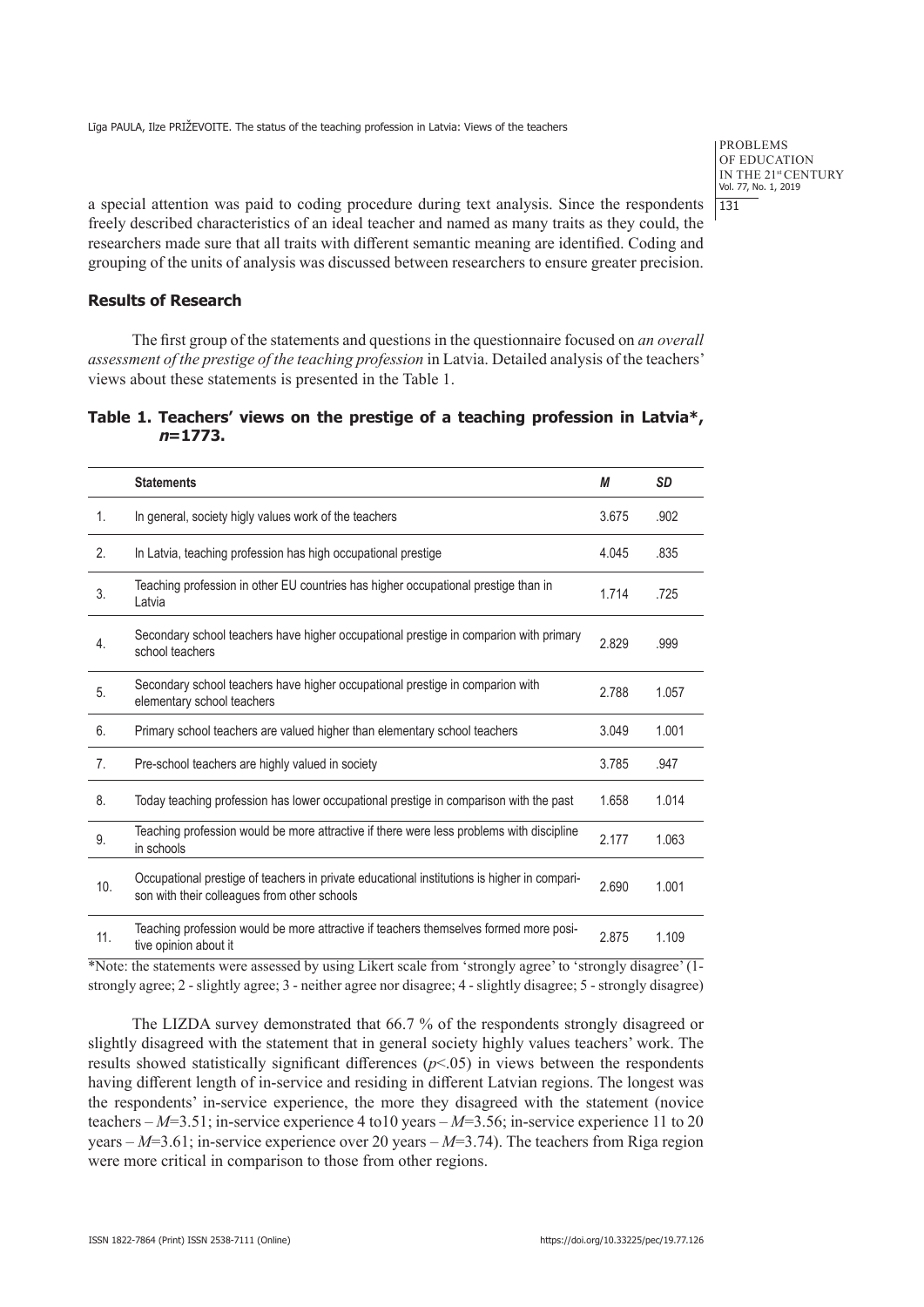PROBLEMS OF EDUCATION IN THE 21st CENTURY Vol. 77, No. 1, 2019 132

Most of the respondents believed that their occupational prestige is not high in Latvia. Statistically significant differences ( $p$ <.05) were observed also regarding this statement: respondents with longer in-service experience were more critical (novice teachers – *M*=3.77; in-service experience 4 to10 years – *M*=3.85; in-service experience 11 to 20 years – *M*=3.98; in-service experience over 20 years  $-M=4.12$ ). The teachers supported the statement that previously in Latvia the occupational prestige of their profession was higher (55.7 % strongly agreed and 30.9% slightly agreed with this statement). The teachers were very positive about the statement that in other EU countries occupational prestige of the teachers is higher than in Latvia. Regarding this statement, no statistically significant differences were identified in different sample groups.

More than half of the respondents believed that pre-school education teachers do not receive high recognition in society, and 68% of the respondents admitted that teaching profession would be more attractive if there were less discipline problems in schools (30.1% strongly agreed and 38.1% slightly agreed with this statement).

As it was already described in the methodology part, the respondents were asked to rank the teaching profession from '1' to '10' on the imaginary ladder of professions to show its status in comparison to other occupations available in the labour market. Considering that '10' was a rank of the least prestigious occupation and '1' was a rank of the most desirable profession, rank numbers '7' and '8' dominated in the answers for the teaching profession. Apparently, the teachers were very critical about the prestige of their occupation. Statistically significant differences (*p*<.05) were observed between novice teachers (*M*=6.26) and the respondents having in-service experience over 20 years (*M*=6.90).

Figure 2 represents opinions on the question which of the professions holds similar occupational prestige as the teaching profession?



# **Figure 2. Teachers' opinions on professions having similar occupational prestige like teachers, n=1773.**

Based on the data, it is obvious that profession of a social worker dominates, followed by a nurse, a policeman, a doctor, and a shop-assistant. The following professions were indicated as 'other': a cleaner (mentioned 10 times), a street sweeper (mentioned 6 times), a psychologist (mentioned 3 times), a waiter (mentioned twice), an engineer, a frontier guard, a coach, an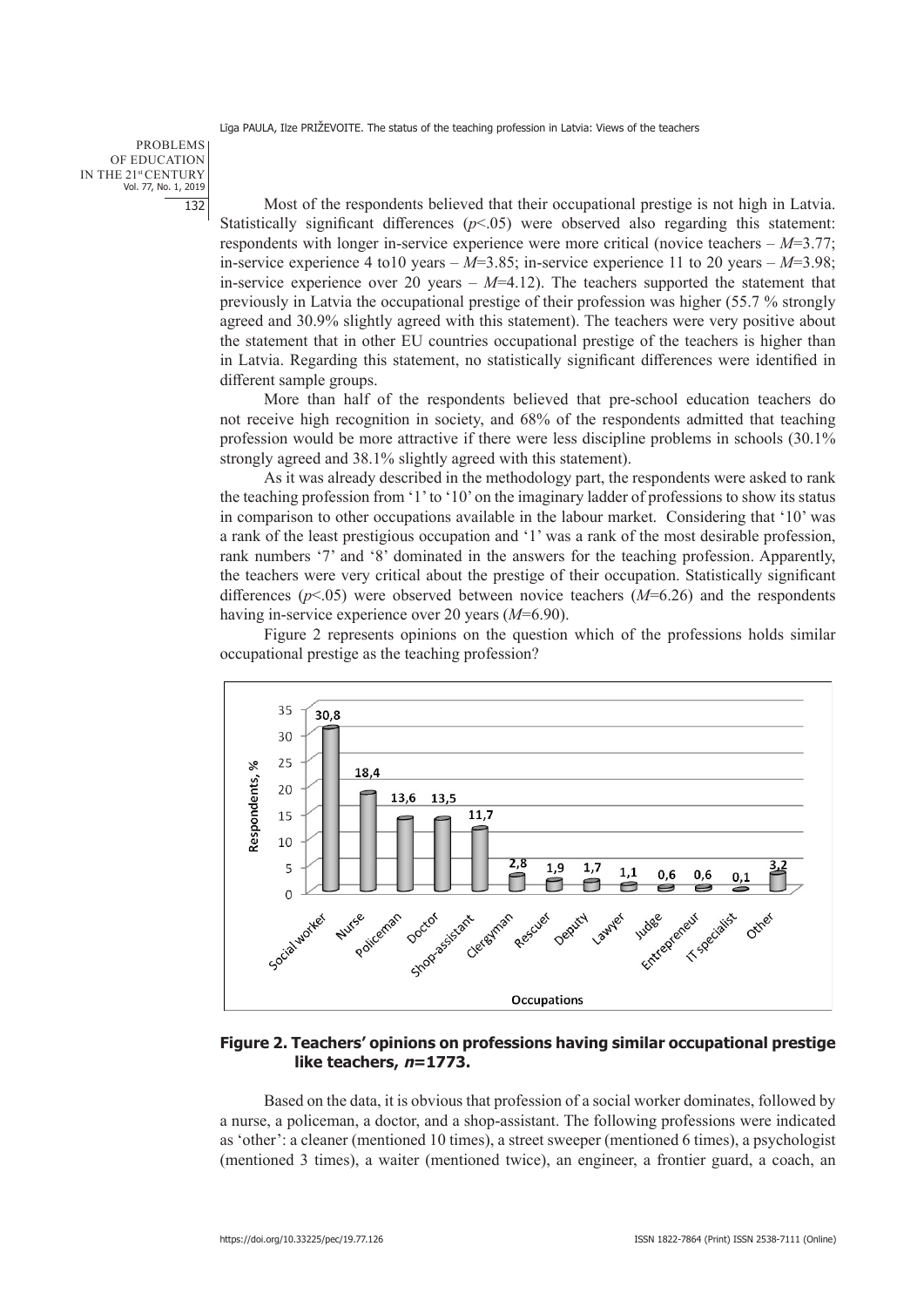**PROBLEMS** OF EDUCATION IN THE 21st CENTURY Vol. 77, No. 1, 2019  $133$ 

accountant, an actor, a carrier counsellor, a researcher, a fireman, a civil servant, a volunteer, a writer, a prison guard and 'any low paid worker'. One of the LIZDA survey respondents commented:

"*I think the amount and responsibility of a teacher's work is similar to that of a doctor's, a lawyer's or a deputy's; however, society values teacher's work similarly as a shop-assistant's job…*".

The respondents were asked to evaluate the statements regarding *an assessment of the teacher's work in society*. The results of the survey showed that teachers did not feel adequately evaluated according to their contribution. Statistically significant differences  $(p<.05)$  were observed between the respondents from different regions: the teachers from Riga region expressed greater disagreement (*M*=3.79) in comparison to the respondents from other regions with exception of Zemgale region ( $M=3.70$ ). 73.7% of the respondents strongly agreed and 20% slightly agreed that they were entitled to higher wage. Teachers were not positive that they are well-paid in comparison with other professions. Most of the respondents either strongly agreed (27.6.1%) or slightly agreed (42.5%) that excellent teacher's work is not particularly appreciated. More than 70% of teachers strongly agreed that teachers are entitled to long service pension.

The working environment and conditions are an important aspect that affects employees' satisfaction with their work, therefore in the survey, teachers were asked about their *working conditions and environment.* Alarming was the teachers' assessment of the internal tensions and competition in relationships with their colleagues creating a tense psychological climate. More than half of the teachers - 52.5% answered affirmatively that they have encountered this problem, which in turn shows internal problems in the context of the working environment. Statistically significant differences  $(p<0.05)$  were observed in views between the respondents from rural and urban territories. Teachers were asked to assess the statement that it is much easier for teachers to work in rural schools than in urban schools. The respondents from the rural schools disagreed to this statement more than the respondents from urban schools (rural teachers –  $M=3.10$ ; urban teachers –  $M=2.63$ ). Statistically significant differences ( $p<0.05$ ) were also in views between the rural and urban teachers with an in-service experience over 20 years (rural teachers –  $M=3.16$ ; urban teachers –  $M=2.66$ ).

Very important aspects related to the prestige of the profession are professional freedom or autonomy, the control over the work and supervision of the professionals. Respondents were asked to assess *the extent to which teachers' work is being controlled by parents, society, and the management of an educational institution*. The analysis of the situation shows that teachers in general in all European countries feel distrust towards them; they feel undervalued and overly regulated (controlled) by governments (European Union, 2013b). Studies showed that teachers were given creative freedom and autonomy on the one hand, and on the other hand, they were subject to extremely high control and supervision by public and local authorities, the management of educational institutions, as well as various societal groups (for example, parent organizations), and this trend was increasing. The LIZDA survey showed that the teachers felt this pressure very acutely. The percentage of answers in the assessments of various statements was variable; however, there was a general tendency: the teachers felt that their professional freedom and autonomy is threatened (13.2% strongly agreed and 44.1% slightly agreed to this statement), they felt great societal pressure (31.7% strongly agreed and 48.8% slightly agreed to this statement) and parents' control (31.0% strongly agreed and 47% slightly agreed) as well as increased pressure and control from the management of the educational institution (14.8% strongly agreed and 33.2% slightly agreed). The teachers in urban schools agreed more that they felt increased pressure from the management of the educational institution (*M*=2.46) in comparison to those from the rural schools (*M*=2.69). At the same time, the majority of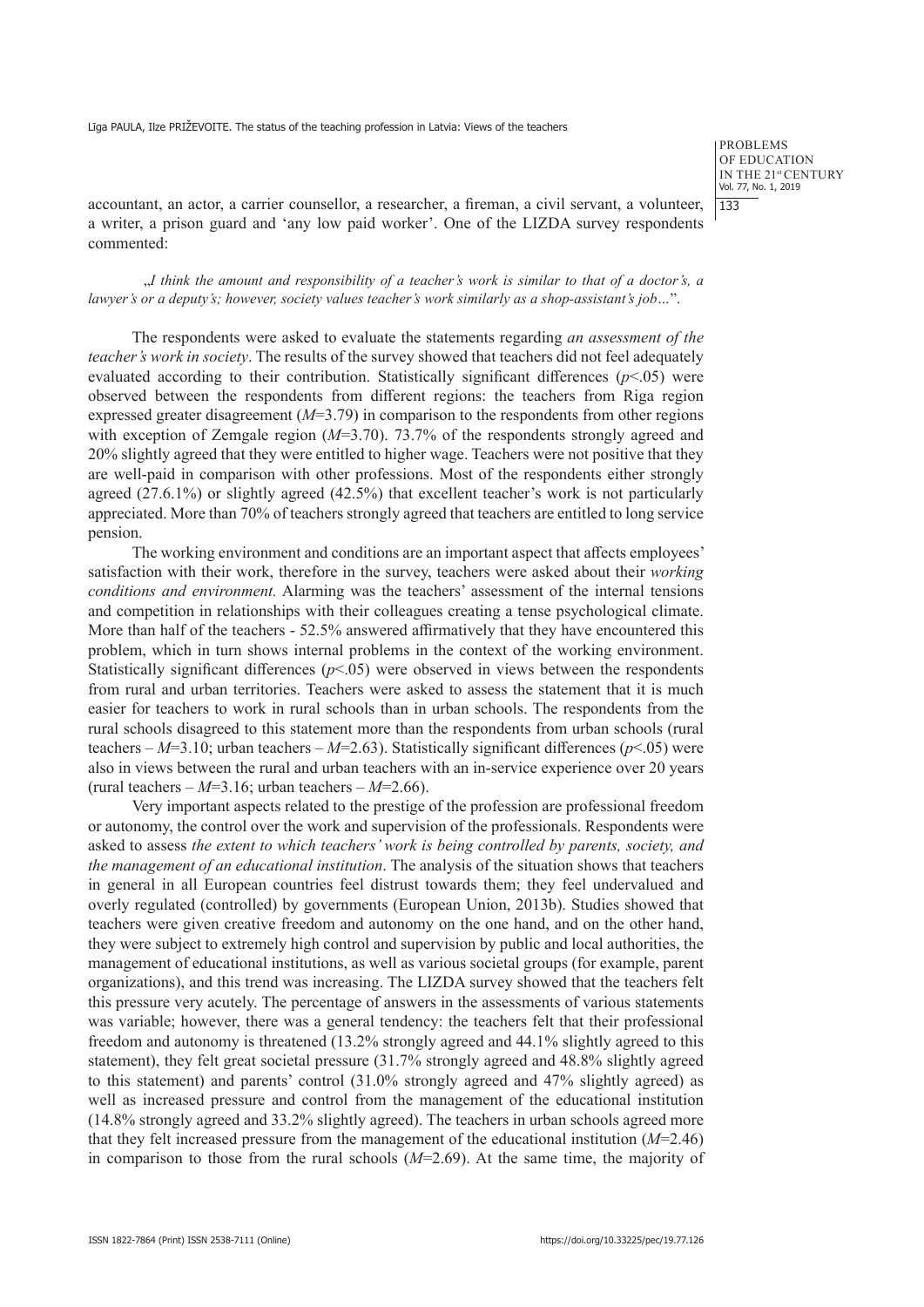PROBLEMS OF EDUCATION IN THE 21st CENTURY Vol. 77, No. 1, 2019 134

respondents (81.7%) acknowledged that teachers need to be more able to adapt to contemporary conditions. There were statistically significant differences  $(p<0.05)$  between the rural and urban respondents: the rural teachers were more positive about necessity to be able to adapt (*M*=1.86) in comparison to urban teachers (*M*=2.02).

The prestige of the profession can also be associated with its influence in society; therefore, respondents were asked to assess the statements *on trust in the professionalism of the teachers, their influence and authority in the community outside the school*. 81.4% of respondents admitted that teachers should be socially active and publicly express their views on what is going on in society. There was no unequivocal assessment of how much public opinion focuses on the views expressed in the media by teachers. 50.9% disagreed with the statement that society trusts teachers as professionals, which is why they would listen to their opinions. 31.3% of the respondents were neutral about this and only 1.3% of the teachers strongly agreed with this statement. Only 37.6% of the respondents agreed that teachers are authorities also outside the school. Regarding this statement, more sceptical were urban teachers (*M*=3.05) in comparison to the rural teachers  $(M=2.77)$ ; there were statistically significant differences  $(p<.05)$  between these two sample groups. 72.3% were convinced that teachers and schools should promote their work more actively. Most of the respondents (21.0% agreed and 40.0% slightly agreed) were positive that teachers with their professional activities can have a significant influence on the system of values and beliefs in society and that they are able to influence the system of values and beliefs of youth (61.3%). At the same time, it was acknowledged that it is becoming increasingly difficult for teachers to influence the new generation (27.3% strongly agreed and 51.9% slightly agreed). Regarding this statement, statistically significant differences  $(p<.05)$ were between rural (*M*=1.96) and urban (*M*=2.11) respondents. The teachers were convinced that the role of authorities, including teachers, in the lives of individuals in contemporary society significantly diminishes (20.0% strongly agreed and 53.7% slightly agreed).

One of the problems in the education system in almost all countries of the world is *low proportion of males in the sector*: the education sector is strongly feminized (OECD, 2014) and this is also the case in Latvia (IZM statistics). The survey respondents were asked to answer, why in their opinion men do not choose a teacher's profession. Most of the respondents agreed with the statement that men do not see career opportunities in school (62.7%). 63.3% of the teachers believed that women more than men like to work with children; still, statistically significant differences (*p*<.05) were observed in views between males (*M*=2.69) and females (*M*=2.35). Regarding the statement that men do not view teaching profession as attractive, the views of the respondents varied greatly. Statistically significant differences  $(p<0.05)$  were between opinions of males (*M*=3.26) and females (*M*=3.01). The teachers were strongly convinced that the profession does not seem to be attractive to men due to low wages (91.4% were positive) and low occupational prestige (83.8% were positive). No statistically significant differences were identified about these statements between the sample groups.

The respondents were asked to assess, *how strongly teachers face various difficulties in their work* by using the assessment scale from 1 to 5, where 1 meant 'do not face' and  $5 -$ ' face very much' (Table 2).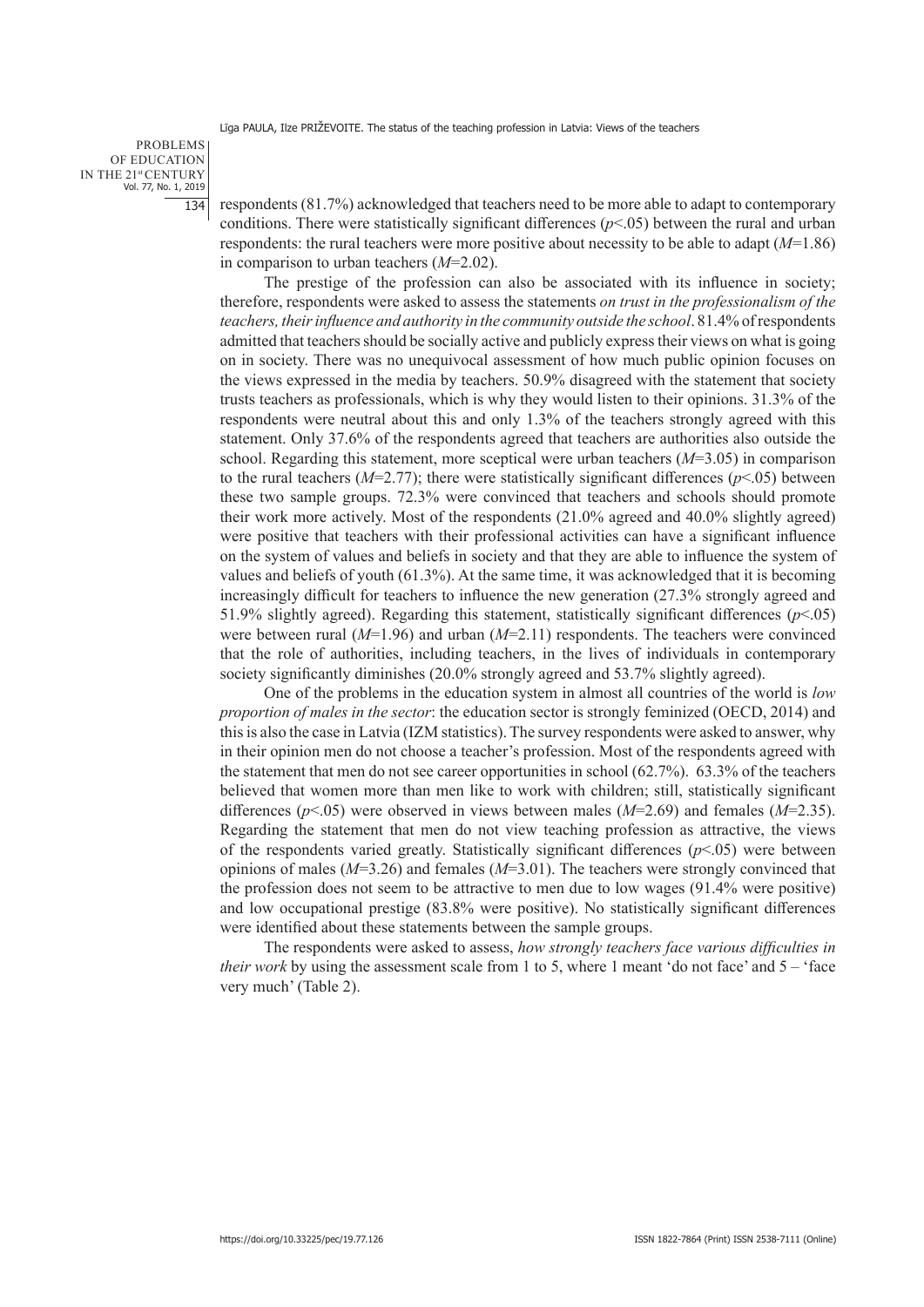**PROBLEMS** OF EDUCATION IN THE 21st CENTURY Vol. 77, No. 1, 2019 135

#### **Table 2. Difficulties that teachers face in their work\*, n=1773.**

|                | <b>Statements</b>                                                                    | М     | SD    |
|----------------|--------------------------------------------------------------------------------------|-------|-------|
| $\mathbf{1}$ . | Lack of respect from the students                                                    | 3.395 | 1.109 |
| 2.             | Lack of respect from the parents                                                     | 3.239 | 1.069 |
| 3.             | Lack of respect from the education policy makers                                     | 3.906 | 1.176 |
| 4.             | Parental distrust in teachers' professionalism                                       | 3.119 | 1.041 |
| 5.             | Children's permisiveness                                                             | 3.961 | 1.142 |
| 6.             | Overly high societal demands towards teachers                                        | 3.624 | 1.076 |
| 7.             | Increased media interest in negative events in school life                           | 3.872 | 1.189 |
| 8.             | Difficulties to reconcile work with family life due to the specifics of a profession | 3.459 | 1.222 |
| 9.             | Overly strict control and supervision over teachers' work                            | 3.398 | 1.080 |
| 10.            | Public perplexity about the specifics of the teacher's work                          | 4.036 | 1.100 |
| 11.            | Stress, professional burnout                                                         | 4.336 | 1.076 |

\*Note: assessment scale 1 to 5, where 1means 'do not face' and 5 – 'face very much'

Public perplexity about the specifics of a teaching profession, lack of respect from the education policy makers, children's permissiveness as well as stress and professional burnout were assessed as the greatest difficulties in teachers' work (Table 2). Statistically significant differences  $(p<.05)$  were observed in a number of statements between various sample groups. The teachers with longer work experience faced fewer problems with a respect from the students: novice teachers –  $M=3.94$ ; in-service experience 4 to 10 years –  $M=3.68$ ; in-service experience 11 to 20 years –  $M=3.54$ ; in-service experience over 20 years –  $M=3.26$ ). Aso children's permissiveness was a bigger problem for less experienced teachers (novice teachers – *M*=4.22; in-service experience over 20 years – *M*=3.92). In comparison to female teachers, the male respondents faced fewer difficulties with overly high societal demands towards teachers (females  $-M=3.64$ ; males  $-M=3.34$ ), overly strict control and supervision over teachers' work (females  $-M=3.41$ ; males  $-M=3.12$ ), and public perplexity about the specifics of the teacher's work (females – *M*=4.05; males – *M*=3.74). Parental distrust in teachers' professionalism was faced more by urban teachers  $(M=3.20)$  in comparison to rural teachers  $(M=3.05)$ . Difficulties to reconcile work with family life due to the specifics of a profession urban teachers faced more than rural colleagues (urban teachers  $-M=3.53$ ; rural teachers  $-M=3.41$ ).

The problem of stress and professional burnout is indeed alarming in Latvian schools as 62.9% of the respondents assessed it with 5, which means that they face this problem very often. Females faced this problem more than males (females  $-M=4.35$ ; males  $-M=4.06$ ).

Responses on the open-ended question on *what personal and professional qualities an ideal teacher should have* indicated, that the teachers set high demands and standards for themselves and teaching profession in general. The most frequently mentioned qualities of an 'ideal teacher' are summarized in the Table 3, which shows how many times particular qualities were mentioned by the respondents.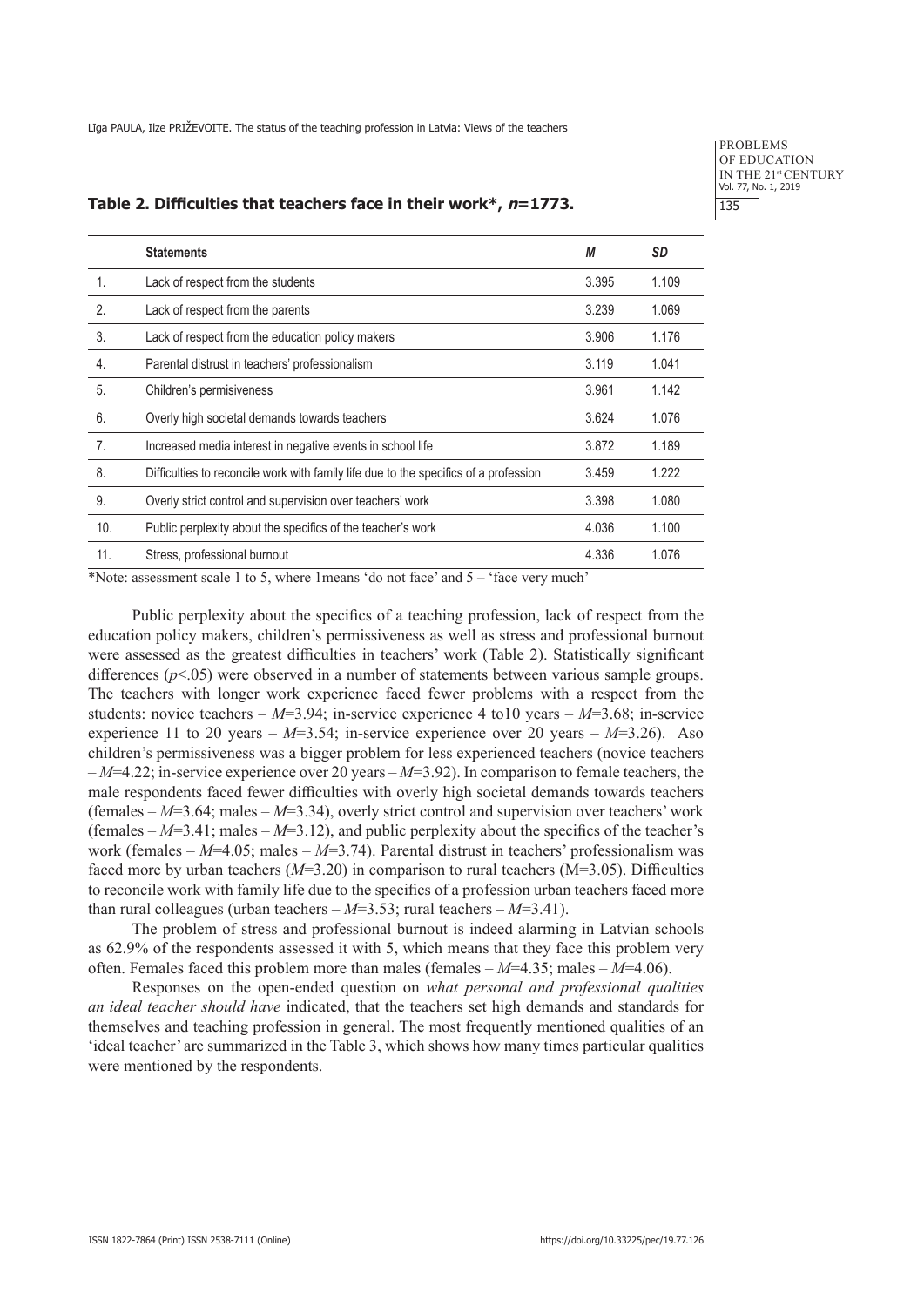PROBLEMS OF EDUCATION IN THE 21st CENTURY Vol. 77, No. 1, 2019 136

| <b>Qualities</b>                                                               | Frequency | <b>Qualities</b>                                       | Frequency      |
|--------------------------------------------------------------------------------|-----------|--------------------------------------------------------|----------------|
| Cleverness (including also wisdom, erudi-<br>tion, competence, exhaustiveness) | 494       | Justice, fairness                                      | 100            |
| Creativity                                                                     | 401       | Intelligentsia (including emotional)                   | 92             |
| Love (to children, to mankind, to teaching)                                    | 303       | Peace and self-possession                              | 85             |
| Patience                                                                       | 228       | Modernity                                              | 75             |
| Tolerance                                                                      | 220       | Consistency, strictness                                | 73             |
| Ability to raise an interest about the subject                                 | 192       | Emphaty                                                | 73             |
| Good communication skills with children.<br>their parents and other people     | 174       | Inquisitiveness                                        | 71             |
| Ability to understand children and their<br>needs                              | 162       | Willingness to improve persistently                    | 63             |
| Cordiality, benevolence                                                        | 157       | Beeing socially active in school and in<br>the society | 57             |
| Sense of humor                                                                 | 156       | Humanity                                               | 53             |
| Self-esteem and respect of children                                            | 156       | Charisma                                               | 51             |
| Honesty                                                                        | 148       | Skills to work with modern technolo-<br>gies           | 39             |
| Considerateness                                                                | 141       | Optimism                                               | 29             |
| Flexibility and ability to adapt                                               | 135       | Joy of living                                          | 28             |
| Being positive in general and with positive<br>attitude towards children       | 122       | Courage                                                | 14             |
| Professionalism                                                                | 110       | Loyalty                                                | 13             |
| Enthusiasm                                                                     | 107       | Patriotism                                             | 9              |
| Responsibility                                                                 | 104       | Selflessness                                           | $\overline{7}$ |
|                                                                                |           |                                                        |                |

### **Table 3. Qualities of an ideal teacher: opinions of the respondents, n=1773.**

The following cites give some insight on what qualities the teachers should have:

*"Ability to be competent in the ongoing processes in Latvia and in the world, to understand the regularities, to talk about them with pupils. Creativity, attractiveness, ability to communicate effectively and constructively in a wide range of situations. Tolerance, ability to understand psychological problems, help to find a solution to them. "*

*"Ability to adapt, willingness to improve and acquire new knowledge. Interest in modern technologies and all that young people are interested in. Professional competence. Ability to put the child's interests and abilities higher than the curriculum."*

Some respondents, however, pointed out that there is no need to look for a teacher's ideal as there are no ideals: every teacher has strengths and weaknesses, and all teachers must strive for professional improvements. Some commentaries comprised even sarcastic and ironic teachers' attitude towards general social-economic situation in Latvia and topicalities of the educational policy within a context of recent teachers' remuneration model: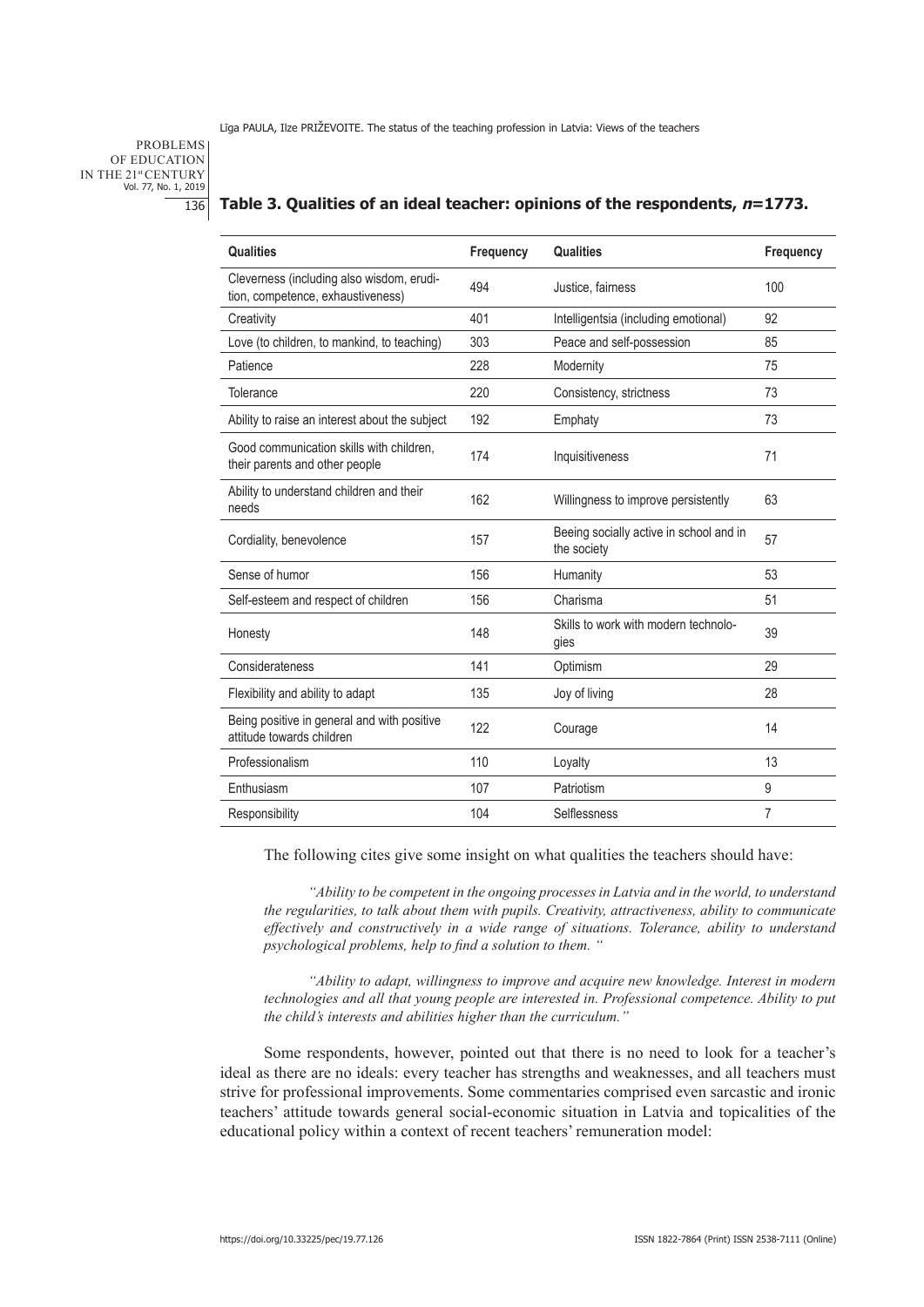PROBLEMS OF EDUCATION IN THE 21st CENTURY Vol. 77, No. 1, 2019  $137$ 

*"Ideal teacher is able to train a student for a life and not just for fulfilling requirements of an education standard."*

*"To my opinion, we have to remember, that a teacher first of all is a person and only then a teacher. The traits which are useful for a teacher as a professional may be harmful for him or her as a person. For example, outstanding patience is an advantage in the work with children but becomes a shortcoming when teachers must stand for their rights. This is why teachers experience pressure from different sides: authorities, employers, parents, and children. In a result, teachers lose their positions in society one by one; and a teacher suffers as a person, and this also happens with a teachers' occupational prestige."* 

Among particular qualities, few respondents emphasized that teachers should not have a family as they have no time for their private life and children because of enormous workload at school, for example:

*"Outstanding cooperation with students, parents, and colleagues. Not married, without children; sacrifices his or her life for school."* 

Realizing that the occupational prestige of a teaching profession in Latvia is not high, it is important to understand how to improve it; therefore, respondents were asked to express their views on *what would increase the prestige of the teaching profession*. In general, all the factors included in the survey to be assessed were recognized as likely important to increase the prestige of the teaching profession. The following factors received the greatest support from the respondents:

- more positive information on schools and teaching in the media;
- improved and higher remuneration for the teacher's work;
- less control and supervision of the teacher's work;
- less workload of the teacher;
- improved education system;
- higher social guarantees for teachers.

Based on the research results, the authors propose some recommendations to schools, mass media, municipalities and education policy makers. First of all, society needs to be more informed about the teacher's responsibilities to understand the specificity of the profession today. Also, more respectful attitude of politicians, parents, and children towards teachers should be increased. This could be reached if, for example, mass media constructed positive narratives and reflected positive examples of school life, instead of focusing mostly on problematic topics. A celebration of the Teachers' Day in the municipalities and the rejuvenation of the best teachers should be encouraged. The respondents encourage municipalities to post information highlighting achievements of teachers and learners, including challenges on their websites and local newspapers. Schools in cooperation with municipalities should provide teaching staff with the in-service courses on self-esteem, self-motivation, and leadership. The issue of pupils' discipline has to be addressed. The school's internal rules and cooperation with the family, the adequacy of the support staff and professionalism, the work of the social service in the municipality should be assessed and improved. All respective parties should be more aware and involved in problem solving. This means improved communication with educators about the rights and behaviour of children, and explanation the role and rights of a teacher.

# **Discussion**

Regarding the prestige of the teaching profession, the results of the LIZDA survey in 2016 demonstrate some similarities with previous studies conducted both in Latvia and abroad. For example, Geske and Ozola in their article refer to the international study TALIS 2013 in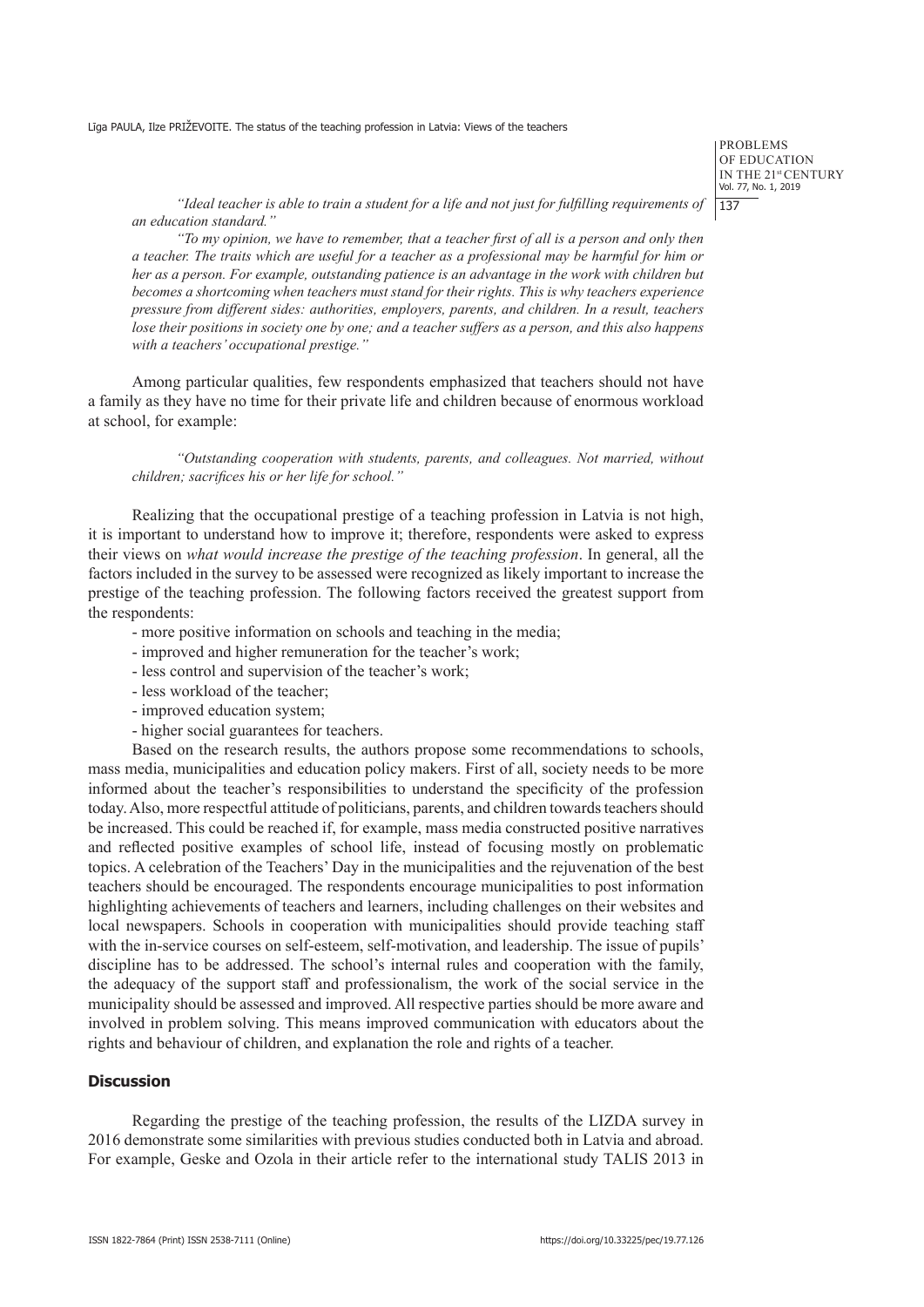PROBLEMS OF EDUCATION IN THE 21st CENTURY Vol. 77, No. 1, 2019 138

order to characterise satisfaction of the teachers with their work and opinions about occupational prestige (Geske & Ozola, 2015). They concluded that teacher profession has low prestige in Latvian society and data revealed that more than three fourths of teachers believed that their profession is not respected in society (Geske & Ozola, 2015, p. 193). In the LIZDA survey, most of the respondents (80.3 %), which is more than in TALIS 2013 research, believed that their occupational prestige is not high in Latvia. Similarly to the study conducted in 2007 by Misāne and her colleagues, who concluded that the occupational prestige of teachers has decreased (Misāne et al., 2007, p. 59), respondents also in LIZDA survey supported the statement that previously in Latvia the occupational prestige of their profession was higher (55.7 % strongly agreed and 30.9% slightly agreed with this statement).

In the LIZDA survey, the respondents believed that the status of teachers is the most likely similar to that of a social worker, a nurse, a policeman, a doctor, or a shop-assistant. In Latvia, these are professions that are relatively low-paid and with a high workload. Similar results are presented in studies from other countries. Studies conducted in other countries (e.g. Hall & Langton, 2006; Hargreaves, 2009) showed the trend that teachers are more critical in their opinions about occupational prestige of their profession than other social groups. For example, in public surveys conducted in England in 2003 and 2006, citizens were asked to compare the teachers' prestige with that of other 12 occupations (Hargreaves et al., 2007). The comparison of the primary and secondary school teachers with the social worker was the most favourable, and this choice was largely based on the argument that both professions work with children and young people (Hargreaves et al., 2007, p. 4).

In Latvia, problem of low pupils' performance is emphasized in current political discussions in relation to educational reforms and optimization of school network especially in rural areas. Geske and Ozola also emphasized an interrelation between students' performance and occupational prestige of the teachers in the country, and in Latvia students' performance is considered as corresponding to the occupational prestige of teachers: both parameters are a little bit below an international average value (Geske & Ozola, 2015, p. 194). The authors concluded that in comparison with colleagues of other school types, teachers of professional subjects in vocational schools are more positive about their occupational prestige in society (Geske & Ozola, 2015, p. 207). Some similarities with this conclusion can be observed also in the LIZDA survey.

In Romania, Frunzaru and Dumitriu in their research concluded that the lower the level of satisfaction of the teaching stuff with three types of organizational aspects (material conditions, bureaucracy and relational), the lower the level of self-perceived occupational prestige (Frunzaru & Dumitriu, 2015, p. 640-641). The TALIS 2013 study concluded that teachers in Latvia were on average more satisfied with their work environment and profession compared to the rest of the TALIS 2013 survey member states (Geske & Ozola, 2015, p. 194). Teachers' satisfaction with work is most influenced by the positive and democratic school culture - teacher-to-teacher relationships, teacher-pupil relationships, and teacher-school principal relationships (Geske & Ozola, 2015, p. 206). References from their school principal and their reception enhance teachers' satisfaction with the work environment. The teachers' well-being is influenced by relationships with school leadership (Geske & Ozola, 2015, p. 206). In general, teachers' satisfaction with work is largely determined by the activity of teachers themselves at school. Teachers are generally satisfied with their work and admit that they like to work in their workplace; however, about one in ten teachers regret their profession choices (Geske & Ozola, 2015, p. 206).

Discussions on what teacher needs to be to respond on contemporary societal needs and changes are crucial, even few respondents in the LIZDA survey rejected the idea of seeking 'ideal teacher' and/or ideals. The roles of a teacher to some extent changes today, society expects that teachers will be 'modern', they will fulfil different roles in smaller rural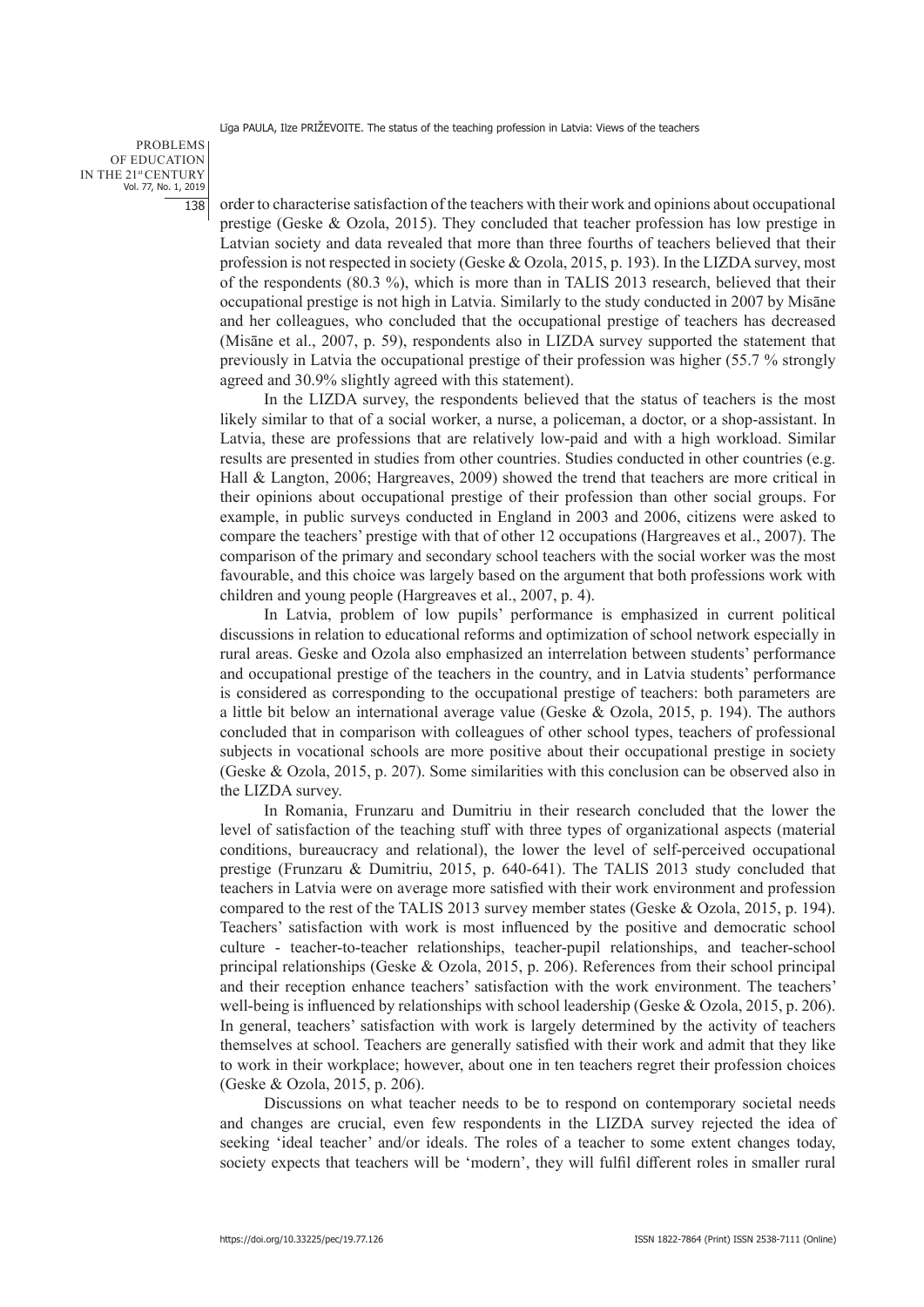PROBLEMS OF EDUCATION IN THE 21st CENTURY Vol. 77, No. 1, 2019  $139$ 

communities in comparison to big cities (e.g. Arnon & Nirit, 2007; Rusu et al., 2012; Smak & Walczak, 2017; Telli et al., 2008). In 2007, in a study conducted in Latvia on the possibilities to increase the prestige of the teaching profession, recommendations were already made that could be implemented by various stakeholders (Misāne et al, 2007). It should be acknowledged that the recommendations have not lost their relevance even ten years later, and many have not been implemented so far or their implementation has been incomplete. Similarly to other researches, for example, carried out in Poland (Smak & Walczak, 2017), also in Latvian case it is important to develop positive image of teaching profession in wider community, mass media, local municipalities.

# **Conclusions**

The results of the LIZDA survey confirmed that teachers view their occupational prestige in Latvia as low and believe that in other European countries it is much higher. Teachers do not feel adequately assessed according to their contribution, and this is not only a question of financial remuneration. In general, desired positive assessment of teachers' work involves also societal recognition and respect. From a system perspective, more positive and supportive attitude towards education system and teachers is expected also from the politicians and the line ministry. The respondents agreed that excellent teachers' work is not adequately rewarded. Meanwhile great part of the respondents believed that teachers themselves should be responsible for forming positive image of their profession and should communicate with society more actively in order to explain the specificity of a profession as well as challenges it faces in present conditions.

In general, in their everyday school life teachers feel frustrated, overloaded and overcontrolled from different sides, which are perceived as serious threat to their professional autonomy and freedom. On the one hand, they believe that teachers are authorities and opinion leaders also outside school capable to shape societal value system (which indicates positive aspects of occupational prestige), but on the other hand – the survey results display the lack of professional self-confidence. Although the concept of an 'ideal teacher' was slightly criticised by the respondents, still their answers envisage that teachers have high professional demands and standards towards themselves. They admit that teachers should have ability to adapt, which is often challenging, in order to respond to contemporary societal and technological changes.

Future research should be done to explore public opinion on teachers' occupational prestige. This would allow comparing opinions from different sides, as occupational prestige is a societal recognition formed by teachers themselves, children they teach, parents, politicians as well as other stakeholders.

# **References**

- Abercrombie, N., Hill S., & Turner S.B. (2000). *The Penguin dictionary of sociology*. 4<sup>th</sup> ed. London: Penguin books.
- Arnon, S., & Nirit, R. (2007). Who is the ideal teacher? Am I? Similarity and difference in perception of students of education regarding the qualities of a good teacher and of their own qualities as teachers. *Teachers and Teaching, 13*(5), 441-464.
- Cameron, M. (2003). *Teacher status project. Stage 1 Research: Identifying teacher status, its impact and recent teacher status initiatives.* Report to the Ministry of Education and the New Zealand Teachers Council. 58 p. Retrieved from https://www.educationcounts.govt.nz/\_\_data/assets/pdf\_ file/0014/10616/Identifying-Teacher-Status-its-Impact-and-Recent-Teacher-Status-Initiatives. pdf.

ETUCE (2008). *Europe needs teachers – teacher education in Europe*. ETUCE Policy Paper, Brussels.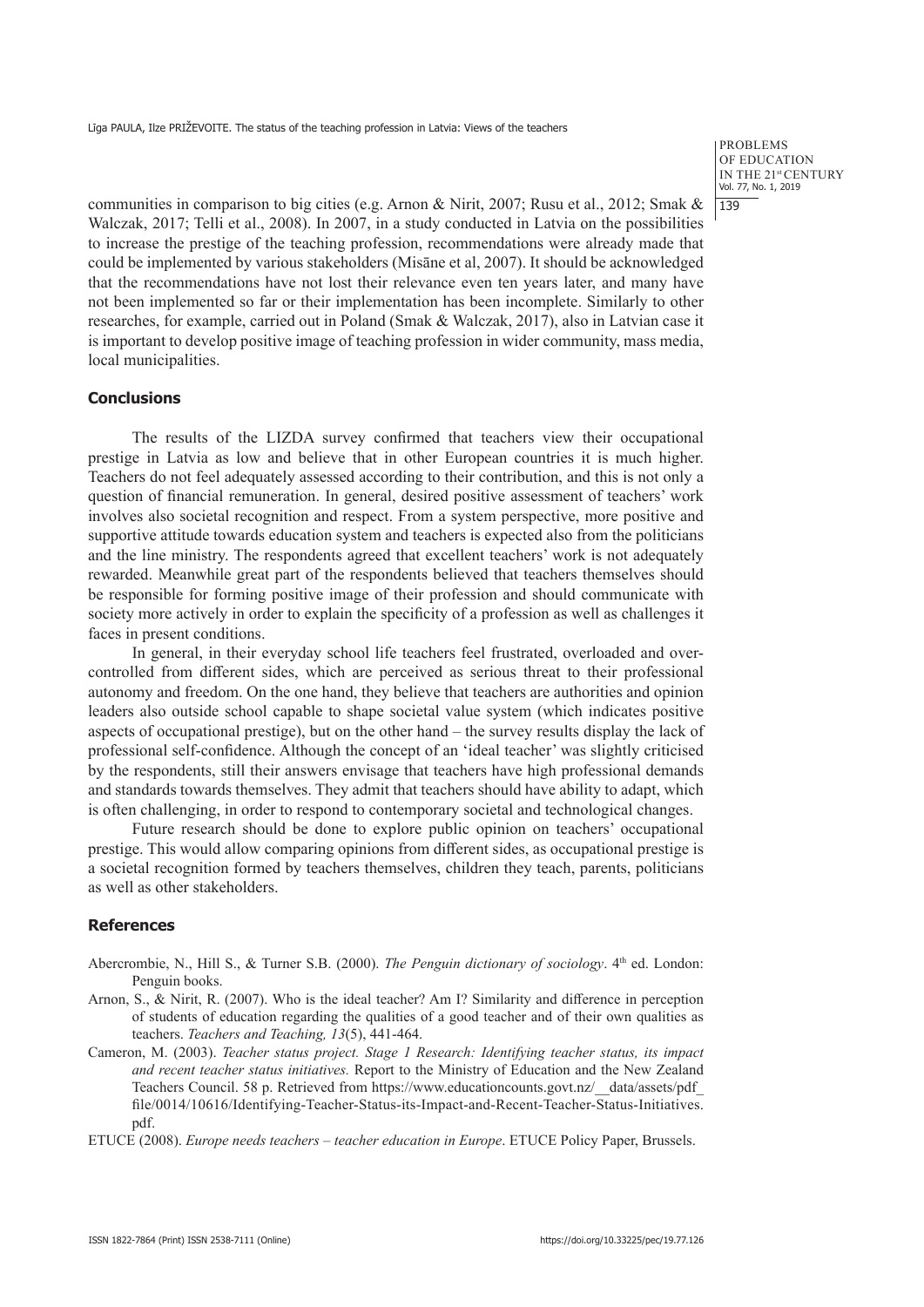PROBLEMS OF EDUCATION IN THE 21st CENTURY Vol. 77, No. 1, 2019 140

- European Commission/EACEA/Eurydice (2015). *The teaching profession in Europe: Practices, perceptions, and policies*. Eurydice Report. Luxembourg: Publications Office of the European Union.
- European Union (2013a). *Study on policy measures to improve the attractiveness of the teaching profession in Europe*. Final report, Volume 1. Luxembourg: Publications Office of the European Union.
- European Union (2013b). *Study on policy measures to improve the attractiveness of the teaching profession in Europe*. Final report, Volume 2. Luxembourg: Publications Office of the European Union.
- Frunzaru, V., & Dumitriu, D. (2015). Self-perceived occupational prestige among Romanian teaching staff: organisational explicative factors. *Management Dynamics in the Knowledge Economy*, *3*(4), 629-643.
- Geske, A., & Ozola, A. (2015). Skolotāju apmierinātība ar savu darbu [Teachers' satisfaction with their job]. In: Geske, A. (red.), *Skolotāji Latvijā un pasaulē* [Teachers in Latvia and in the world]. Monogrāfiju sērija Izglītības pētniecība Latvijā Nr.6. Rīga: LU PPMF Izglītības pētniecības institūts, pp. 191- 208. Retrieved from http://sf.viaa.gov.lv/library/files/original/SkolotajiLatvijaUnPasaule.pdf.
- Hall, D., & Langton, B. (2006). *Perceptions of the status of teachers*. New Zealand: Ministry of Education.
- Hargreaves, L., Cunningham, M., Hansen, A., McIntyre, D., & Oliver, C. (2007). *The status of teachers and the teaching proffesion in England: views from inside and outside the profession*. Final Report of the Teacher Status Project. Research Report RR831A. University of Cambridge, Faculty of Education & University of Leicester, Department of Media and Communication, 103 p. Retrieved from http://webarchive.nationalarchives.gov.uk/20130323010453/https://www.education.gov.uk/ publications/eOrderingDownload/RR831A.pdf.
- Hargreaves, L. (2009). The status and prestige of teachers and teaching. In L. J. Saha & A. G. Dworkin (Eds.). *International handbook of research on teachers and teaching* (pp. 217-230). NewYork: Springer.
- Ingersoll, R. M., & Merrill, E. (2011). The status of teaching as a profession. In J. Ballantine & J. Spade (Eds.), *Schools and society: A sociological approach to education* (pp. 185-189) 4th Ed. CA: Pine Forge Press/Sage Publications.
- IZM, Statistika par 2016./2017. mācību gadu [Statistics on study year 2016/2017]. Retrieved from http:// izm.gov.lv/lv/publikacijas-un-statistika.
- Joe, K., Raben, F., & Phillips, A. (2016). The ethical issues of survey and market research. In C. Wolf, D. Joye, T. W. Smith, & Y. Fu (Eds.), *The SAGE handbook of survey methodology* (pp. 77-86). London, Thousand Oaks, New Delhi, Singapore: SAGE Publications.
- Lankford, H., Loeb, S., McEachin, A., Miller, L. C., & Wyckoff, J. (2014). Who enters teaching? Encouraging evidence that the status of teaching is improving. *Educational Researcher, 43*(9), 444-453.
- Misāne, G., Gurbo, M., Jemeljanova, I., & Dedze, I. (2007). *Pētījums par pedagogu profesijas prestižu un iespējām to paaugstināt dažādu mērķauditoriju skatījumā* [Research on occupational prestigue of teachers and oppurtunities to raise it from the perspective of different target groups]. Pētījuma zinojums. Rīga.
- OECD (2018). *Education at a glance 2018: OECD indicators.* Paris: OECD Publishing. Retrieved from https://read.oecd-ilibrary.org/education/education-at-a-glance-2018\_eag-2018-en#page4.
- OECD (2014). *TALIS 2013 Results. An international perspective on teaching and learning*, Paris: OECD Publishing. http://dx.doi.org/10.1787/9789264196261-en.
- Rusu, C., Şoitu, L., & Panaite, O. (2012). The ideal teacher. Theoretical and investigative approach. *Procedia - Social and Behavioral Sciences, 33,*1017 – 1021.
- Smak, M., & Walczak, D. (2017). The prestige of the teaching profession in the perception of teachers and former teachers. *Edukacja. An Interdisciplinary Approach*, 22-40.
- Telli, S., Brok, Pj., & Jale, C. (2008). Teachers' and students' perceptions of the ideal teacher. *Eğitim ve Bilim, 33*(149), 118-129.
- Titscher, S., Meyer, M., Wodak, R., & Vetter, E. (2000). *Methods of text and discourse analysis*. London, Thousand Oaks, New Delhi: SAGE Publications.
- Toepoel, V. (2015). *Doing surveys online*. London, Thousand Oaks, New Delhi, Singapore: SAGE Publications.